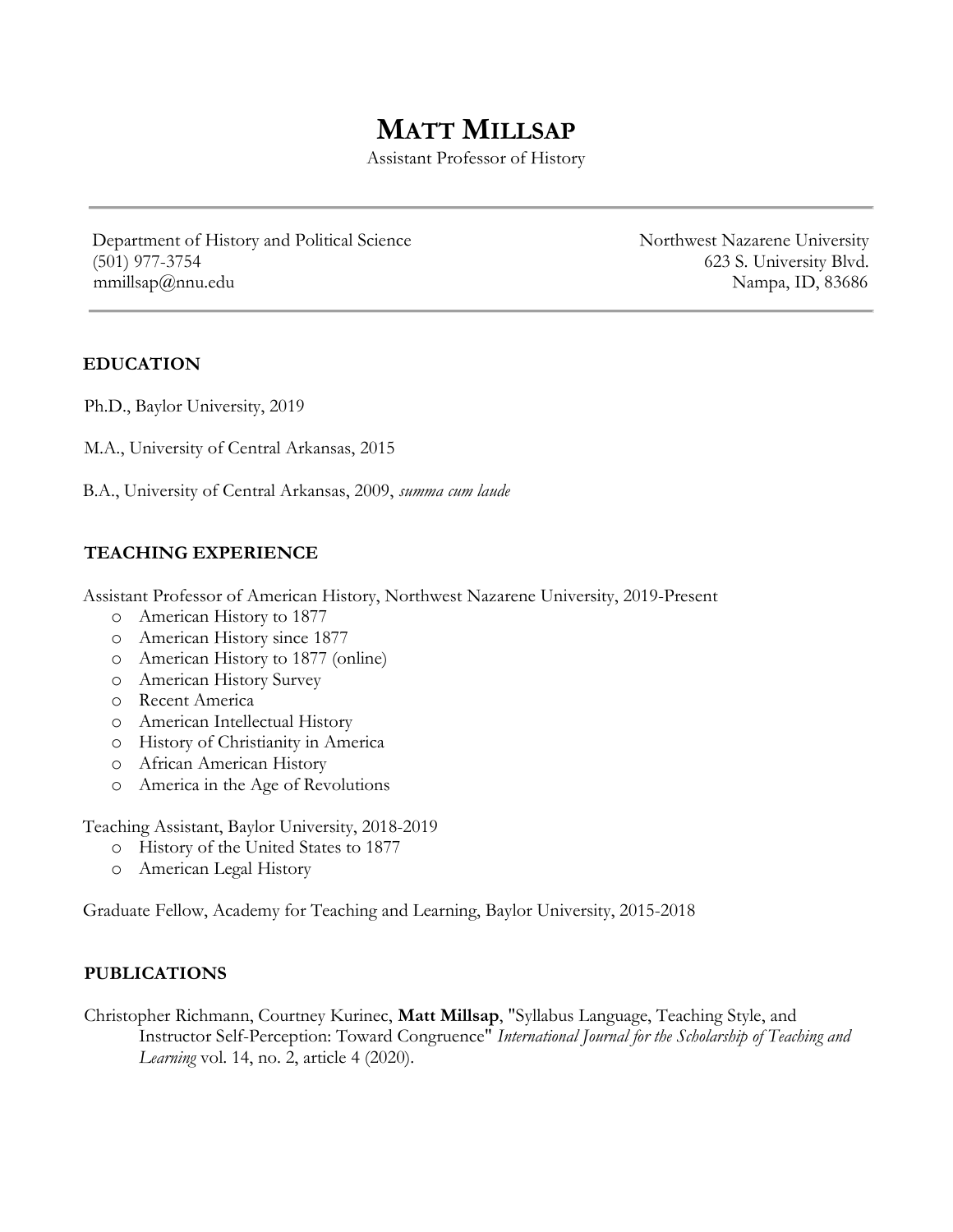- Review of As A City On A Hill: The Story of America's Most Famous Lay Sermon, by Daniel T. Rogers, Journal of Church and State 62, no. 4 (Autumn 2020).
- Review of Unity in Christ and Country: American Preshyterians in the Revolutionary Era, 1758-1801, by William Harrison Taylor, The Journal of Southern Religion vol. 19 (2017).
- Review of Biblia Americana: Volume 4, Ezra-Psalms by Cotton Mather, with introduction and annotations by Harry Clark Maddux, Early American Literature 51, no. 2 (2016): 526-528.

### PRESENTATIONS

#### Conference Papers

- "The Cross and the Lynching Tree: How the American Missionary Association Resisted Lynch Law," Conference on Faith and History, October 20-23, 2021
- "Between Courthouse and Lynching Tree," American Academy of Religion, March 2-4, 2019
- "Aligning Syllabus Language and Instructor Self-Perceptions," Lilly Conference on Evidence-Based Teaching and Learning, January 10-12, 2019
- "The Wiles of Popery: Anti-Catholicism and Evangelical Political Culture in the American South," American Society of Church History, April 6-9, 2017
- "Fostering Community through Teaching and Learning Fellowships," Lilly Conference on Evidence-Based Teaching and Learning, January 5-7, 2017
- "The Moral Roots of the American Enlightenment," Appalachian State University Annual Conference in World History and Economics, April 10-11, 2015

#### Campus Presentations

- "Syllabus Language and Instructor Perceptions," Seminar for Excellence in Teaching, Baylor University, April 18, 2019
- "Revising the Course Syllabus," presentation delivered at the Foundations for Teaching Workshop on behalf of the Academy for Teaching and Learning, May 9, 2018
- "The Origins and Expansion of the Atlantic Slave Trade," Guest Lecture for Dr. Jacqueline Mougoue, History of Modern Africa, Baylor University, January 24, 2017
- "Best Practices for Research and Teaching in Online Education for Public Health," presentation delivered to the Robbins College of Health and Human Sciences on behalf of the Academy for Teaching and Learning, Baylor University, November 23, 2015